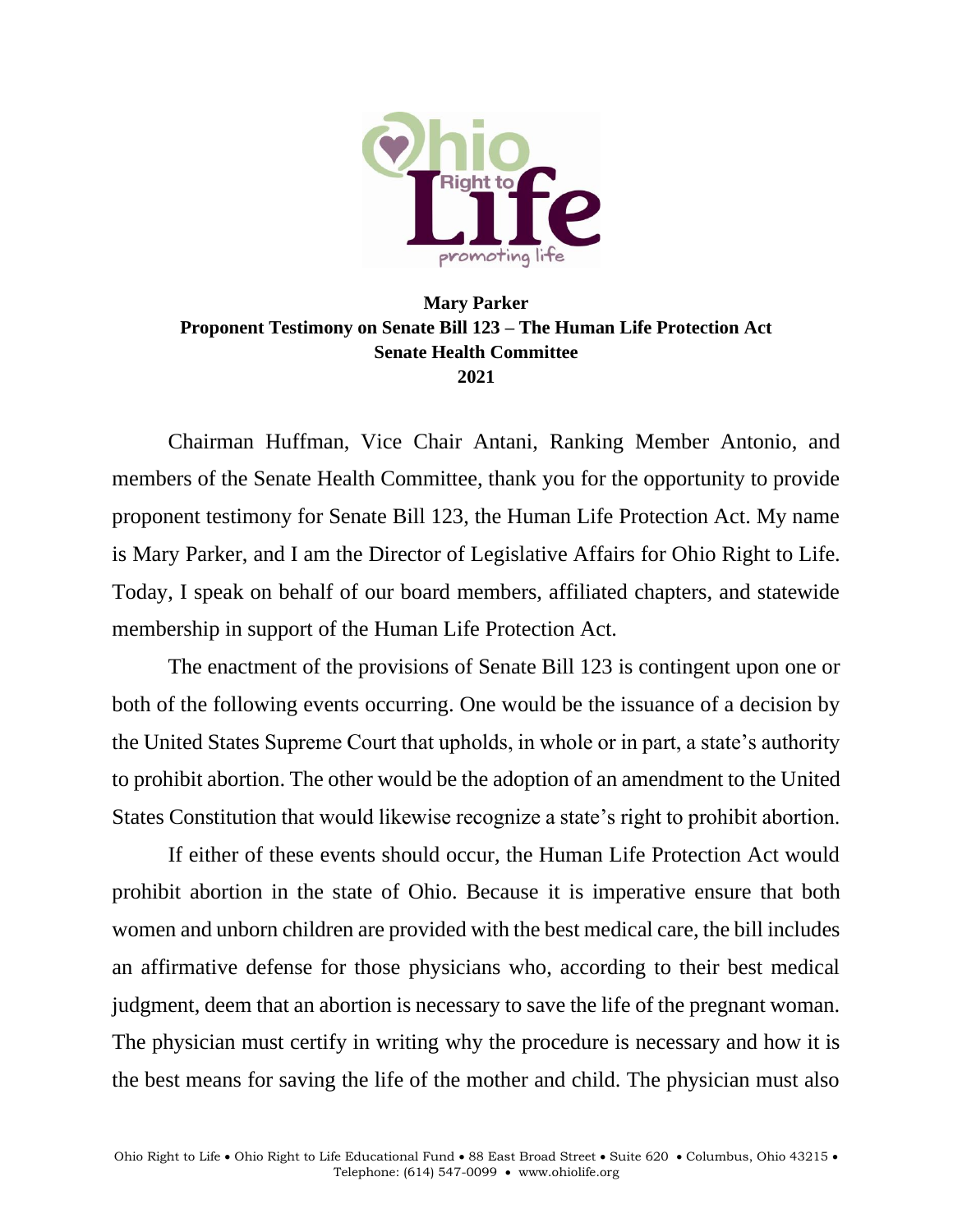seek a second opinion from another physician and provide medical treatment to that child once the child is delivered.

I would also like to clarify what this bill will not do. This bill does not prohibit contraceptives, emergency contraceptives, nor drugs that can act secondarily as abortifacients. The intended use of these drugs is to prevent pregnancy or cure other diseases. Abortion on the other hand, is the "purposeful termination of a human pregnancy with an intention other than produce a live birth or remove a dead fetus or embryo." Additionally, the Human Life Protection Act will not deter physicians from treating ectopic pregnancies, since they can either remove the diseased organ or certify that the abortion was deemed medically necessary to save the life of the mother.

Those who would cause or induce illegal abortions, regardless of means, would be subject to criminal penalties. Any person found guilty of causing or inducing an abortion would be guilty of a felony of the fourth degree (Sec. 2904.03). Killing a child after he or she is born alive after a failed abortion would be a firstdegree felony (Sec. 2904.05) and promoting abortion would be a first-degree misdemeanor (Sec. 2904.04).

A woman on whom an abortion would be induced would be immune from prosecution. Instead, a woman on whom an abortion was performed in violation of Senate Bill 123 "may file a civil action for the wrongful death of her unborn child." If the woman prevails, she shall receive damages in the amount of \$10,000 or other determined amount as well as court costs and reasonable attorney's fees.

The Human Life Protection Act has already been enacted in 12 states (AR, ID, KY, LS, MS, MO, ND, OK, SD, TN, TX & UT) and six additional states continue to have abortion bans that were in place before the *Roe v. Wade* decision (AL, AZ, MI, NM, WV, and WI). With 18 states that already have abortion